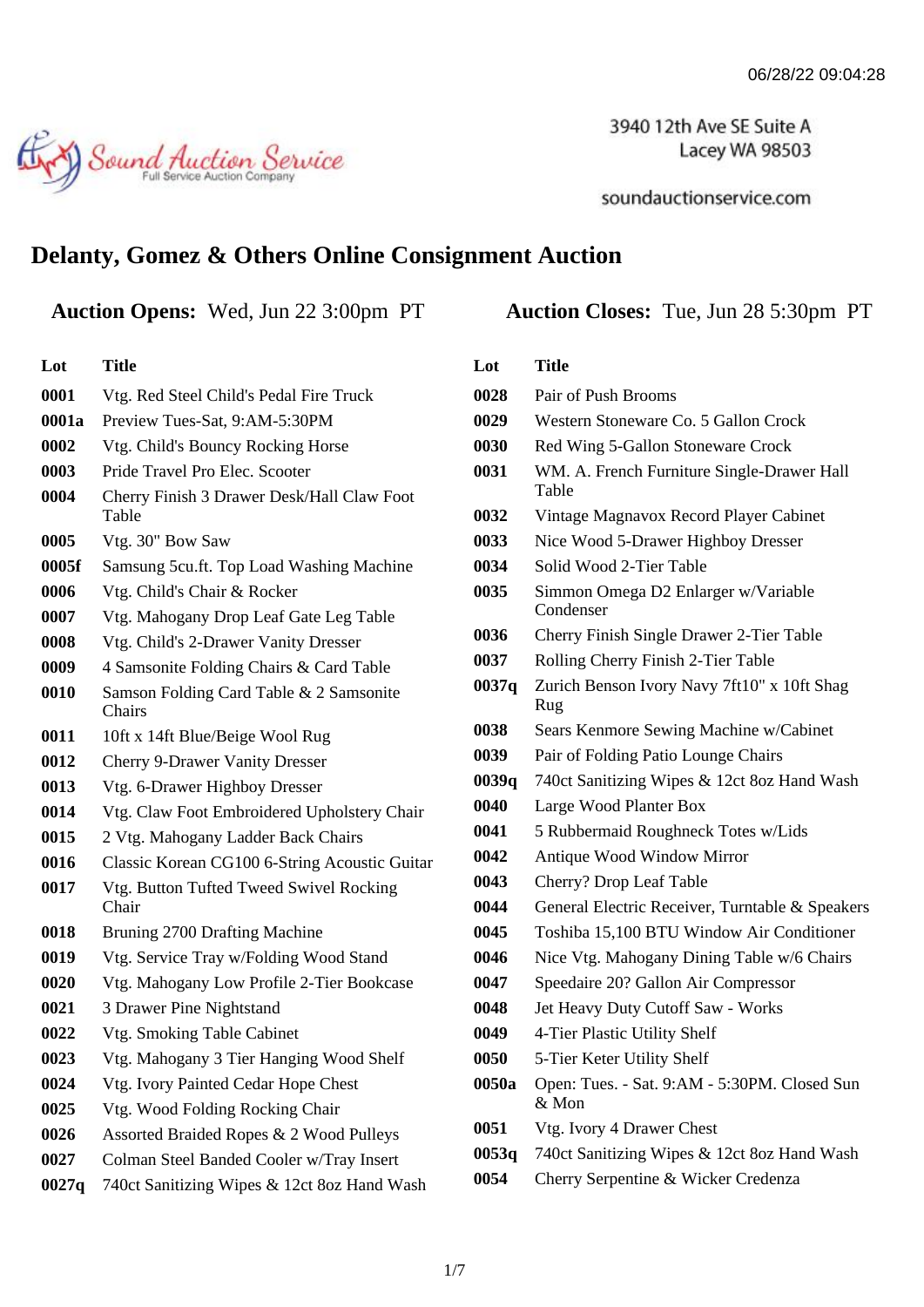| Lot   | <b>Title</b>                                             |
|-------|----------------------------------------------------------|
| 0055  | Contemporary 3-Tier Flat Panel Console TV<br>Stand       |
| 0055m | Thomasville Declan Charcoal 7ft10"x10ft Shag<br>Rug      |
| 0056  | Vtg. Child's Blue Steel Tricycle                         |
| 0056m | Thomasville Otello Gray 7ft10"x10ft Area Rug             |
| 0057  | Technics PR307 PCM Digital Ensemble Elec.<br>Piano       |
| 0058  | Nice Affleck Sparkler Peat Arm Chair                     |
| 0059  | Nice Violino Furn. Gray Leather Arm Chair                |
| 0060  | Nice Violino Furn. Gray Leather Sofa                     |
| 0061  | Rustic Wrought Iron Fan Garden Trellis                   |
| 0062  | Werner 12ft Fiberglass Aluminum Step Ladder              |
| 0063  | <b>Commercial Pallet Jack</b>                            |
| 0064  | 8pc Lawn & Garden Tools                                  |
| 0065  | 8 Various Shovels                                        |
| 0066  | Rustic Farm Tool Scythe & Peavy Log Roller               |
| 0066q | Nautica 7ft 10" x 10ft Area Rug                          |
| 0067  | Floral Wool 88" x 62" & Gray 5ft x7ft Area<br>Rugs       |
| 0068  | Nice Maple Mirrored, Lighted Hutch                       |
| 0068q | 740ct Sanitizing Wipes & 12ct 8oz Hand Wash              |
| 0069  | 5pc Lawn & Garden, Farm Tools                            |
| 0070  | Steel 6cu.ft. Wheelbarrow                                |
| 0071  | Vtg. Bassett 9-Drawer Vanity Dresser                     |
| 0072  | Bassett Full Bed Frame w/Beautyrest Bed                  |
| 0073  | Vtg. Wood & Woven Rocking Chair                          |
| 0074  | Vtg. Wood Sliding Glass Door Cabinet                     |
| 0075  | Brighton Wood Panel Twin Loft Bed                        |
| 0075q | 740ct Sanitizing Wipes & 12ct 8oz Hand Wash              |
| 0076  | 3-Tier Knick Knack Shelf                                 |
| 0077  | Vtg. Cox P19 Flight Trainer Engine Powered<br>Model      |
| 0078  | Vtg. Graflex Speed Graphic Camera                        |
| 0079  | Vtg. Zeiss-Ikon Kolibri 1:3.5 F=5cm Camera               |
| 0080  | 2 Vintage Cameras & Camera Accessories                   |
| 0081  | F.Deckel-Munchen1:4.5, f=10.5cm German<br>Camera         |
| 0082  | Lladro Fine Porcelain Violinist Figure                   |
| 0082q | 740ct Sanitizing Wipes & 12ct 8oz Hand Wash              |
| 0083  | Vtg. Rope Wrapped Glass Fishing Float                    |
| 0084  | <b>Assorted Asian Collectibles</b>                       |
| 0085  | Assorted Board & Table Top Games, Puzzles                |
| 0086  | Assorted Stamps, Stamp Album & Collectors<br><b>Book</b> |

| Lot   | Title                                                    |
|-------|----------------------------------------------------------|
| 0087  | Kodak Professional Paper & 5 Speed EZ-EL                 |
| 0088  | 4 Tarot Card Decks                                       |
| 0089  | Barbie Doll, Accessory Cases, & Dalmatian<br>Wardrobe    |
| 0089q | Aurora Canberra Ivory 7ft10" x 10ft Area Rug             |
| 0090  | Assorted Board & Table Top Games, Puzzles                |
| 0091  | 6 Sledgehammers, Splitting Axes, Mattock                 |
| 0092  | Assorted Dark Room & Camera Equipment                    |
| 0093  | Assorted Table Top, Board Games & Puzzles                |
| 0094  | Vtg. Children's Puzzles, Wood Blocks, Busy<br><b>Box</b> |
| 0095  | Galvanized Tub 9" x 18.5"                                |
| 0096  | <b>Assorted Plastic Darkroom Development Trays</b>       |
| 0097  | Assorted Vtg. Children's Toys, Puzzle                    |
| 0098  | Vtg. GE #31 Flash Bulbs                                  |
| 0099  | Vtg. GE #31 Flash Bulbs & RZ Flood Light<br><b>Bulbs</b> |
| 0100  | <b>Assorted Fashion Jewelry Earrings</b>                 |
| 0100a | Preview Tues-Sat, 9:AM-5:30PM                            |
| 0101  | Chroma Pro 45 Slide Duplicator                           |
| 0102  | Assorted Fishing Plug Lures & Line                       |
| 0103  | Kodak Aero-Ektar F:2.5, 7In, 178mm 5x5 Lens              |
| 0104  | Vtg. Fishing Plug Lures, Line, Accessories               |
| 0105  | 16ft Long Leather Bull Whip                              |
| 0106  | 4 Vtg. Antique Camera's                                  |
| 0107  | Assorted Asian Collectibles, Decor                       |
| 0108  | 3 Vtg. Child's Lunch Pails & Thermoses                   |
| 0109  | Vtg. R.B. Series D Graflex Curtain Aperture<br>Camera    |
| 0110  | 8 Old Fashion Stoneware Mugs & Cookie<br>Jar/Canister    |
| 0111  | Assorted Vtg. Camera Equipment                           |
| 0111m | Jewel Beige Gray 7ft10"x10ft Area Rug                    |
| 0111q | Orian Abalone Silver 7ft5" x 10ft Area Rug               |
| 0112  | Vtg. Sears Easy Touch Typewriter w/Case                  |
| 0113  | Bausch & Lomb 15 to 60 Power 60mm Zoom<br>Telescope      |
| 0114  | 5 Vtg. Antique Box Cameras                               |
| 0115  | Vtg. Kodak Light Box w/Glass & Steel Slides              |
| 0116  | Wet Suits & 2 Masks                                      |
| 0117  | Aqua Scope Underwater Viewer                             |
| 0118  | 2 Coleman & 1 Igloo Cooler                               |
| 0119  | Vtg. Antique Graflex Camera & Accessories                |
| 0120  | Assorted GE #31 Flash Bulbs                              |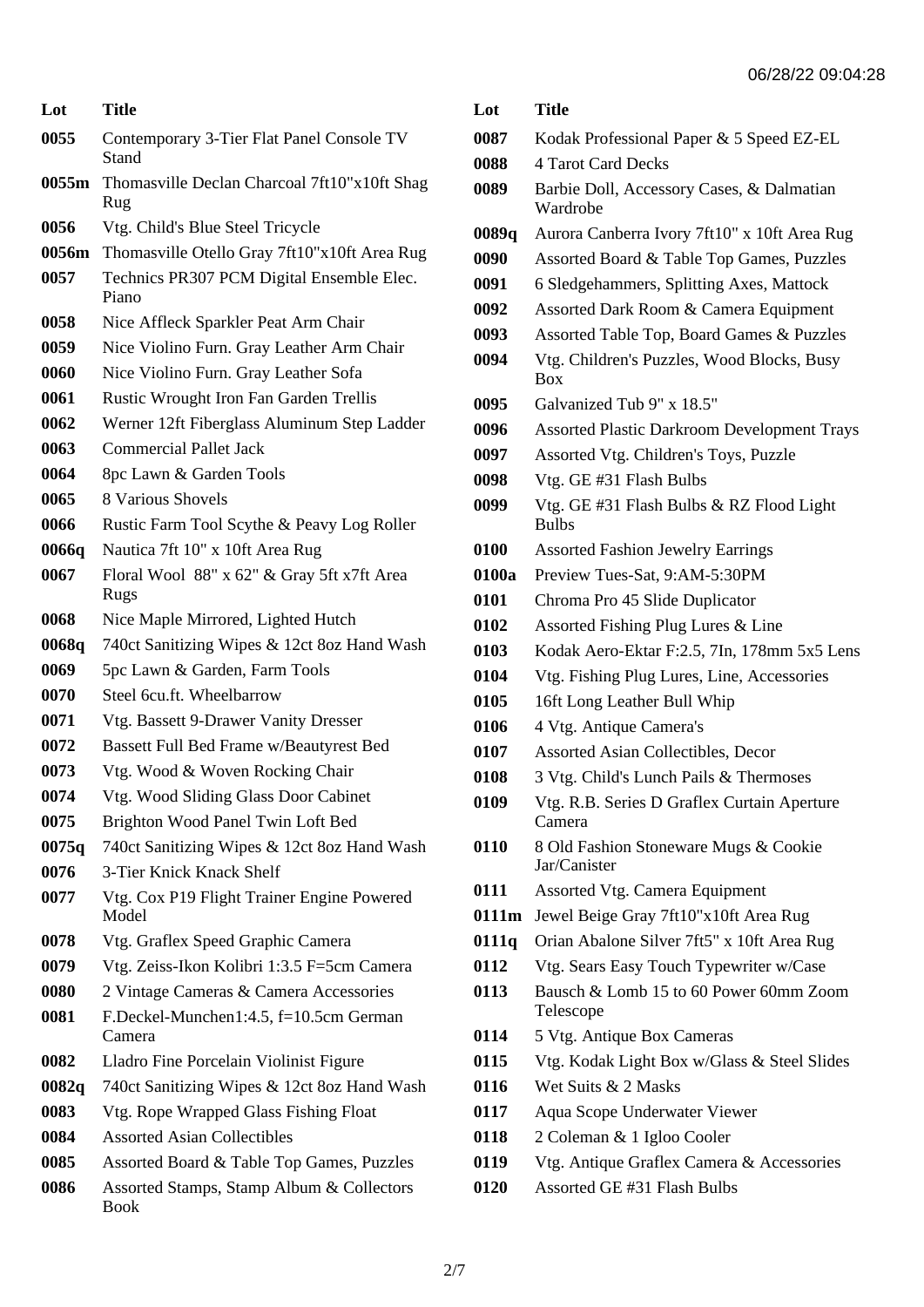| Lot   | Title                                                 |
|-------|-------------------------------------------------------|
| 0121  | Vtg. Motorcycle Saddle Storage Boxes                  |
| 0122  | Assorted Vtg. Children's Toys & Games                 |
| 0123  | Arnex 17j Wind-Up Pocket Watch - Works                |
| 0124  | 4pc Vtg. Fruit Print Ceramic Canister Set             |
| 0125  | Solid Sterling Cup & Individual S&P Shakers           |
| 0126  | Solid Sterling Silver 10" Plate                       |
| 0127  | Antique Bausch & Lomb Goerz Camera Box<br>Lens        |
| 0128  | Bernzomatic Propane Torch w/Solder & Paste            |
| 0129  | Icom VHF Marine Transceiver IC-M502                   |
| 0130  | Asian Tea Set, Cat Pot & Figure                       |
| 0130q | Carmel Beige 7ft6" x 10ft Area Rug                    |
| 0131  | Antique Kodak Ball Bearing Shutter Lens               |
| 0132  | Antique Kodak Ektar Lens f=4.7, 127mm Lens            |
| 0133  | Sterling Reed & Barton 1978 Christmas Cross           |
| 0134  | Antique Ball's Special Back Saw                       |
| 0135  | Bose Wave Sound Touch Series IV Music<br>System       |
| 0136  | Hardware Organizer, Crimping Tool, Grinding<br>Discs  |
| 0137  | Antique Jam Handy Model K Projector - Works           |
| 0138  | Paint Sprayer, Roller Kit & Sand Blast Gun            |
| 0139  | Airguide Marine Compass & 2 Bulkhead Lights           |
| 0140  | Ornate Templar? Cavalry Sword w/Scabbard              |
| 0141  | <b>Assorted Vtg. Tools</b>                            |
| 0142  | <b>Assorted Tools</b>                                 |
| 0143  | <b>Craftsman Industrial Reciprocating Saw</b>         |
| 0144  | Romex 12/2 25ft & 50ft insulated Copper Wire          |
| 0145  | <b>Assorted Vtg. Photography Supplies</b>             |
| 0146  | Vtg. Dirigo Self Leveling Marine Compass<br>w/Mount   |
| 0147  | Vtg. Raytheon Ray DF Portable Transition<br>Radio     |
| 0148  | Vtg. Anchor w/6ft Chain                               |
| 0149  | 14 1990's Collectible Chevron Cars                    |
| 0150  | DeLonghi Tower Ceramic Heater                         |
| 0150a | Open: Tues. - Sat. 9:AM - 5:30PM. Closed Sun<br>& Mon |
| 0151  | 9 Platinum Trim Glass Plates & Cut Crystal<br>Bowl    |
| 0152  | 1979 Coleman Dual Mantle Lantern                      |
| 0153  | Women's Kensie Everlee Black Sandals S:8              |
| 0154  | Men's Skechers Sneakers S:10.5 & Sandals S:10         |
| 0155  | Men's Adidas Game Spec Sneakers S:8                   |
| 0156  | Western Chief Women's Garden Clog's S:7               |

| Lot  | <b>Title</b>                                                |
|------|-------------------------------------------------------------|
| 0157 | Men's Flojos Sandals S:12                                   |
| 0158 | Ladies Fila Envizion Gray/Lilac Sneakers S:6                |
| 0159 | Women's Hurley Carrie White Sneakers S:8.5                  |
| 0160 | Men's Kirkland Shearling Brown Clog Slippers<br>S:13        |
| 0161 | Stack-On 16" Toolbox w/Tools                                |
| 0162 | KR Tools 69pc Tools Set                                     |
| 0163 | <b>Assorted Tools</b>                                       |
| 0164 | Circular Radial, Bench Molding, Jointer, Dado<br>Sets       |
| 0165 | Vtg. Navy Heterodyne Frequency Meter                        |
| 0166 | 7 Mariners Bobble Heads & Pop! Doll                         |
| 0167 | Canvas Tool Bag w/Various Tools                             |
| 0168 | Sabre Saw, Sander, Jig, Blades & More                       |
| 0169 | 3 Old Toolboxes w/Various Tools                             |
| 0170 | Vtg. Stuffed Dolls, Puppet                                  |
| 0171 | Wood Crate Full of Spanner Wrenches                         |
| 0172 | Globe Master 12" Diameter Globe                             |
| 0173 | Randix Audiologic LXR-720 Vertical Stereo<br>Receiver       |
| 0174 | Japanese Kimono Belts                                       |
| 0175 | Nikon 7x50 Binoculars                                       |
| 0176 | (3) Pyrex 500mL & (1) 3000mL Flasks                         |
| 0177 | Various Atlas & Gazetteer Maps                              |
| 0178 | 2 Solid Brass Chinese Vases w/Wood Bases                    |
| 0179 | 12pc Various Cutlery                                        |
| 0180 | 8 Inserts & (14) 33 RPM Record Albums                       |
| 0181 | 3 Handcrafted Pottery Vases & Bowls                         |
| 0182 | Currier & Ives Warmer & Bottle Cap'n Corker                 |
| 0183 | 2 Wool & 1 Knitted Cotton Blankets                          |
| 0184 | Roseville Blue Zephyr Lily Candleholders &<br>Dish          |
| 0185 | 6ct Coffee Table, Dictionary & Magazine<br>Literature       |
| 0186 | Assorted Vtg. Dolls, Puppet & Fish Magnets                  |
| 0187 | 2 Vtg. Breyer & Durham Horse Figures                        |
| 0188 | Vintage Camera Lenses & Accessories                         |
| 0189 | Makita 9.6v Drill, Various Drill & Other Bits               |
| 0190 | Wallet, Jewelry Chest, Fashion Jewelry,<br><b>Notebooks</b> |
| 0191 | <b>Assorted Automotive Tools</b>                            |
| 0192 | <b>Assorted Tools</b>                                       |
| 0193 | Vtg. Drafting Supplies & Tools                              |
| 0194 | <b>Assorted Asian Collectibles</b>                          |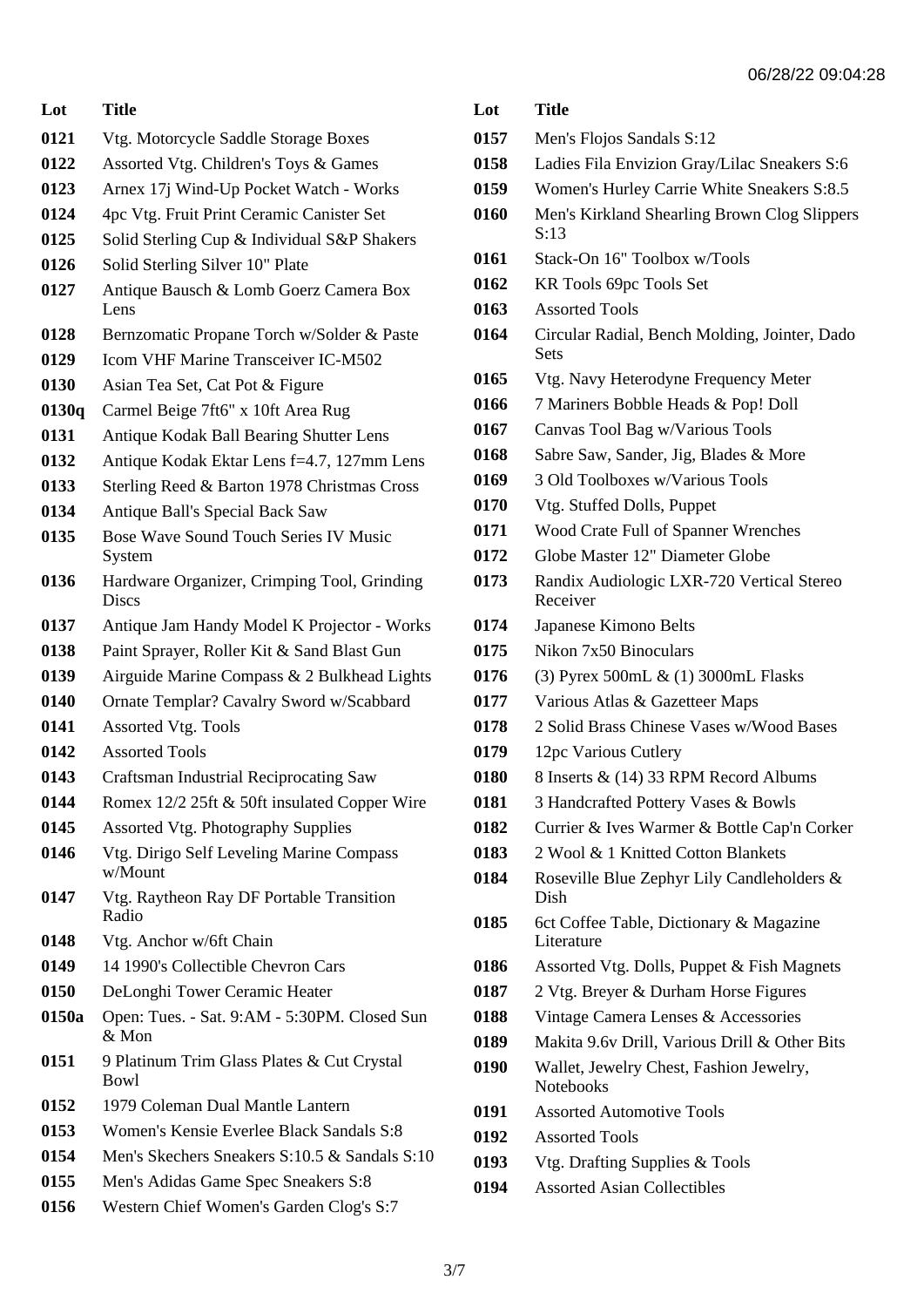| Lot   | <b>Title</b>                                               |
|-------|------------------------------------------------------------|
| 0195  | <b>Brookstone Queen Heated Plush Blanket</b>               |
| 0196  | Cast Metal Magazine/Paper Rack                             |
| 0197  | Antique R.S. Prussia Cracker Bowl, Cream &<br>Sugar        |
| 0198  | Metal Art Plane Wind-Up Music Box                          |
| 0199  | Vtg. Pelouze Balance Scale w/3 Weights                     |
| 0200  | Vtg. Eastman Studio Photographic Scale                     |
| 0200a | 4 Day Pick Ups, No Exceptions                              |
| 0201  | Antique 1883 "No Cents" Liberty Nickel                     |
| 0202  | <b>Stamp Collection</b>                                    |
| 0203  | 6 Vtg. Fine China Tea Cup & Saucer Sets                    |
| 0204  | <b>Assorted Asian Collectibles</b>                         |
| 0205  | 6 Vtg. Fine China Tea Cups & Saucers                       |
| 0206  | <b>Assorted Coffee Table World Literature</b>              |
| 0207  | 18pc Assorted Dragon Kutani Tea Set                        |
| 0208  | RC Victor Record Player w/Children's Records               |
| 0209  | Assorted Linens, Baby Blanket, Throw                       |
| 0210  | <b>Assorted Silver-Plate Service Ware</b>                  |
| 0211  | Vtg. Shotgun Cleaning Rods, Patches & Solvent              |
| 0212  | <b>Assorted Clamps</b>                                     |
| 0213  | Assorted Tools & Bench Grinder                             |
| 0214  | 55ct Various 33 RPM Record Albums                          |
| 0215  | Various Sheet Music, Stand & Metronome                     |
| 0216  | Proctor Silex Microwave Oven                               |
| 0217  | Hand Painted Galvanized Steel Milk Can                     |
| 0218  | <b>Assorted Corning Cornflower Cookware</b>                |
| 0219  | 8pc Vtg. Pottery Home Decor                                |
| 0220  | Enamelware Roasting, Baking Pans & Canning<br>Pot          |
| 0221  | Vtg. Viking Oil Lantern                                    |
| 0222  | 3 Cast Iron Skillets & Griswold Lid                        |
| 0223  | Waterford Crystal Lismore Divided Dish                     |
| 0224  | 5pc Asian Fine China Vases & Vessels                       |
| 0225  | 6pc Vtg. Pyrex Refrigerator Dishes, Mixing<br><b>Bowls</b> |
| 0226  | 24pc Coventry Felicia Japan Fine China                     |
| 0227  | Proto 1" Drive Ratchet, Williams & Other<br>Extension      |
| 0228  | 21pc CTT 1" Drive SAE Socket Set                           |
| 0229  | <b>Assorted Vintage Children's Literature</b>              |
| 0230  | Assorted Colorful & Clear Glassware                        |
| 0231  | Dressman Hand Painted Wood Chess Set                       |
| 0232  | Assorted Electrical & Hardware                             |
| 0233  | Vtg. Antique Graflex Camera w/Accessories                  |

|       | 06/28/22 09:04                                          |
|-------|---------------------------------------------------------|
| Lot   | <b>Title</b>                                            |
| 0234  | 3 Acetylene Torches, Hose & 2 Regulators                |
| 0235  | 2 Deluxe Schooler Riding Helmets S:M/L                  |
| 0236  | Approx. 55" x 66" Deer or Elk Hide                      |
| 0237  | $(2)$ 16x25x5" Air Filters                              |
| 0238  | Russian Wood Lap Harp                                   |
| 0239  | Large Collection of Rubber Bath Toy Animals             |
| 0240  | 2 Antique Kodak Cameras                                 |
| 0241  | Vtg. Bolex Railard Wind-up Movie Camera -<br>Works      |
| 0242  | Assorted US & Foreign Coins                             |
| 0243  | Bosch 3-1/4" Elec. Planar - Works                       |
| 0244  | 51pc Occupied Japan SGK Fine China                      |
| 0245  | Cigar Box 3-String Elec. Guitar                         |
| 0246  | <b>Assorted Children's Toys</b>                         |
| 0247  | 25pc Noritake Trilby Japan Fine China                   |
| 0248  | Assorted Collectible Home Decor, Knick<br>Knacks        |
| 0249  | Craftsman 20" Toolbox w/Various Tools                   |
| 0250  | 1" Drive Socket Set w/Proto Ratchet                     |
| 0250a | Open: Tues. - Sat. 9:AM - 5:30PM. Closed Sun<br>$&$ Mon |
| 0251  | Assorted Kitchen & Cookware                             |
| 0252  | Japanese Miniature Koto 13 String Instrument            |
| 0253  | Vtg. Bundy Selmer Flute w/Case                          |

- Craftsman Tool Box w/Lg. Wrenches & Tools
- Replica Pictorial Relief of Borobudur Temple
- Assorted Vtg. Camera Supplies
- Fox Comp Snowboard Boots S:12
- Nordica Spitfire 120 Racing Ski Boots S:9
- Factory Blue Leather Riding Boots S:6
- Tamrac Camera Bag
- Mikasa Orlando Focus Shape Dish Set
- Lucky Bums 14" Snow Shoes
- Sealed Poker Set
- Vtg, Mah Jong Game Set
- La Margus France Clarinet
- Motorcycle Helmet, Leather Chaps & Saddle Bags
- Saunders 14" x 17" 4-Blade Enlarging Easel
- 89pc Hira Elizabeth Fine China Japan Dish Set
- Assorted China
- Gon Bopa Fiesta Bongo Drums
- Assorted Camera, Photography Equipment
- Fluke M10 4-String Ukulele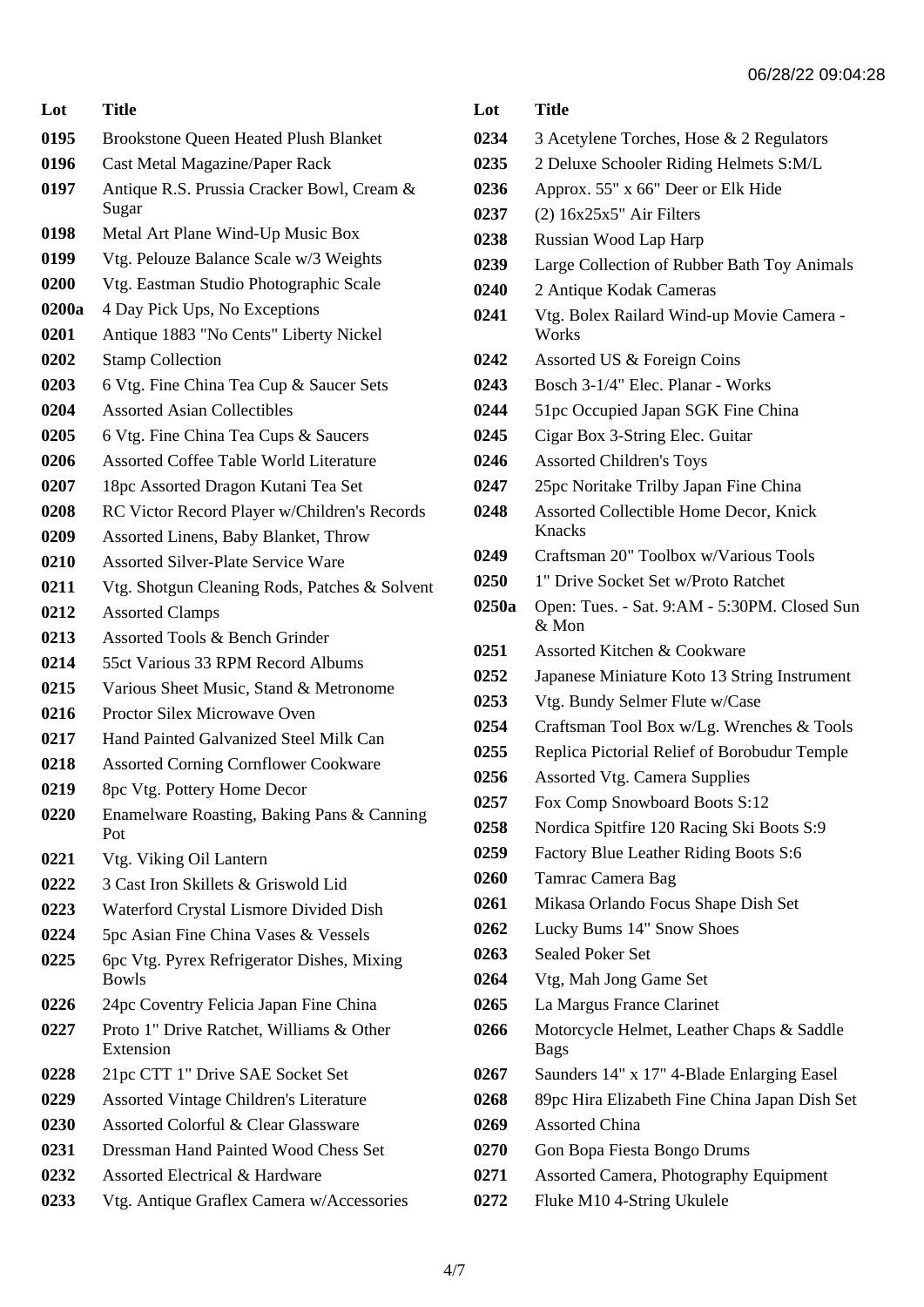| Lot   | <b>Title</b>                                          |
|-------|-------------------------------------------------------|
| 0273  | 16pc Revere Ware & Other Stainless Cookware           |
| 0274  | Assorted Children's & Other Literature                |
| 0275  | Lego's, Games, Puzzles                                |
| 0276  | Handcrafted Carved Wood Drum                          |
| 0277  | 2 Rolls of Plastic Sheeting & Brown Paper             |
| 0278  | Assorted Vtg. Dolls                                   |
| 0279  | 2 Leather Bags                                        |
| 0280  | 3 Lego Sets & Star Wars Risk                          |
| 0281  | David & Sanford Camera Tripod                         |
| 0282  | 2 Pairs of Women's Boots                              |
| 0283  | 2 Pairs of Men's Shoes                                |
| 0284  | Metal Art Harley Motorcycle & VW Bus                  |
| 0285  | (3) 4-String Ukulele's                                |
| 0286  | 2 Sets of Roller Blades S:8                           |
| 0287  | 2 Pairs of Leather Boots & Chaps                      |
| 0288  | <b>Assorted Clear Glassware</b>                       |
| 0289  | Assorted Action Figures, Dolls, Toy Gun,<br>Slinky    |
| 0290  | Saitek X52 Flight Control System                      |
| 0291  | Vtg. Singer Elec. Sewing Machine                      |
| 0292  | 2 Levels & Straight Edge                              |
| 0293  | Echo Kioritz Gas Chainsaw w/Helmet, Ear<br>Protection |
| 0294  | Light Oak 2-Drawer Media Cabinet                      |
| 0295  | 13pc Silver-Plate Service & Table Ware                |
| 0296  | <b>Balance of Estate</b>                              |
| 0297  | Balance of Estate - Home Decor, Artwork               |
| 0298  | Vtg. Fairchild Air Force, US Army Aircraft<br>Camera  |
| 0299  | <b>Collection of Various Magnets</b>                  |
| 0300  | <b>Cast Iron Mermaid Sculpture</b>                    |
| 0300a | Preview Tues-Sat, 9:AM-5:30PM                         |
| 0301  | <b>Cast Metal Horse Wall Decor</b>                    |
| 0302  | Original R.Conant Signed Cowboy Painting              |
| 0303  | Bushnell 20-60x60 Telescope w/Tripod                  |
| 0304  | Vivitar 3800N Multi-EXP Camera                        |
| 0305  | 3 Kids Bows                                           |
| 0306  | Assorted Rustic Lawn & Garden Tools                   |
| 0307  | 2 Clam Shovels                                        |
| 0308  | Allen Sports Trunk Mount Bicycle Rack                 |
| 0309  | Assorted Automotive & Other Tools                     |
| 0310  | Elec. Timer, Steel Organizer, & Plastic Bins          |
| 0311  | Antique Toledo 757E Scale                             |

## **Lot Title**

- 3 Ladies Wool Jackets
- Hercules All Wool Denim Style Jacket
- Japanese Embroidered Reversible Jacket
- Nagoya Azumaya Tailored Wool Long Coat
- Vtg. Air Force Wool Pea Coat Jacket S: 39/L
- Snap-On & Coast Guard Jackets
- Fieldsheer Riding Jacket S:XL
- Shift Women's Riding Jacket S:Med
- Nice Fieldsheer Riding Jacket S:XL
- Athletes Corner Virgin Wool Lettermen Jacket
- Harley Davidson FXRG Leather Riding Jacket S:Med
- Remington Aluminum Frame Hiking Pack
- EMS 5500 Aluminum Frame Hiking Pack
- Assorted Japanese Fabric
- Handcrafted Japanese Doll w/Glass Display
- Hand Painted Asian Locking Jewelry Chest w/Key
- 7ct Various Blacksmithing Literature
- 7ct Various Automotive Repair Manuals
- Complete 7 Volume Harry Potter Set
- Assorted Asian Collectibles
- Assorted Children's Literature
- Assorted Boats, Watercraft & Other Literature
- Assorted Boat Literature
- Assorted Reference Literature
- Vtg. Sony Tapecorder TC-777-4 Reel-to-Reel Player
- Vtg. Wilcox-Gar Recordio Record Player
- 33ct Various 33RPM Classical Record Albums
- 75ct Various 33RPM Classical Record Albums
- 52ct 33RPM 32ct 45RPM Classical Record Albums
- 43ct Various 33RPM Classical Record Albums
- 76ct Various 33RPM Classical Record Albums
- 37ct Various 33RPM Classical Record Albums
- 75ct Various 33RPM Classical Record Albums
- 56ct Various 33RPM Classical Record Albums
- 36ct Various 33RPM Classical Record Albums
- 80ct Various 33RPM Classical Record Albums
- Balance of Estate
- Candle Craft Kit, Candles & Partylite Lighthouse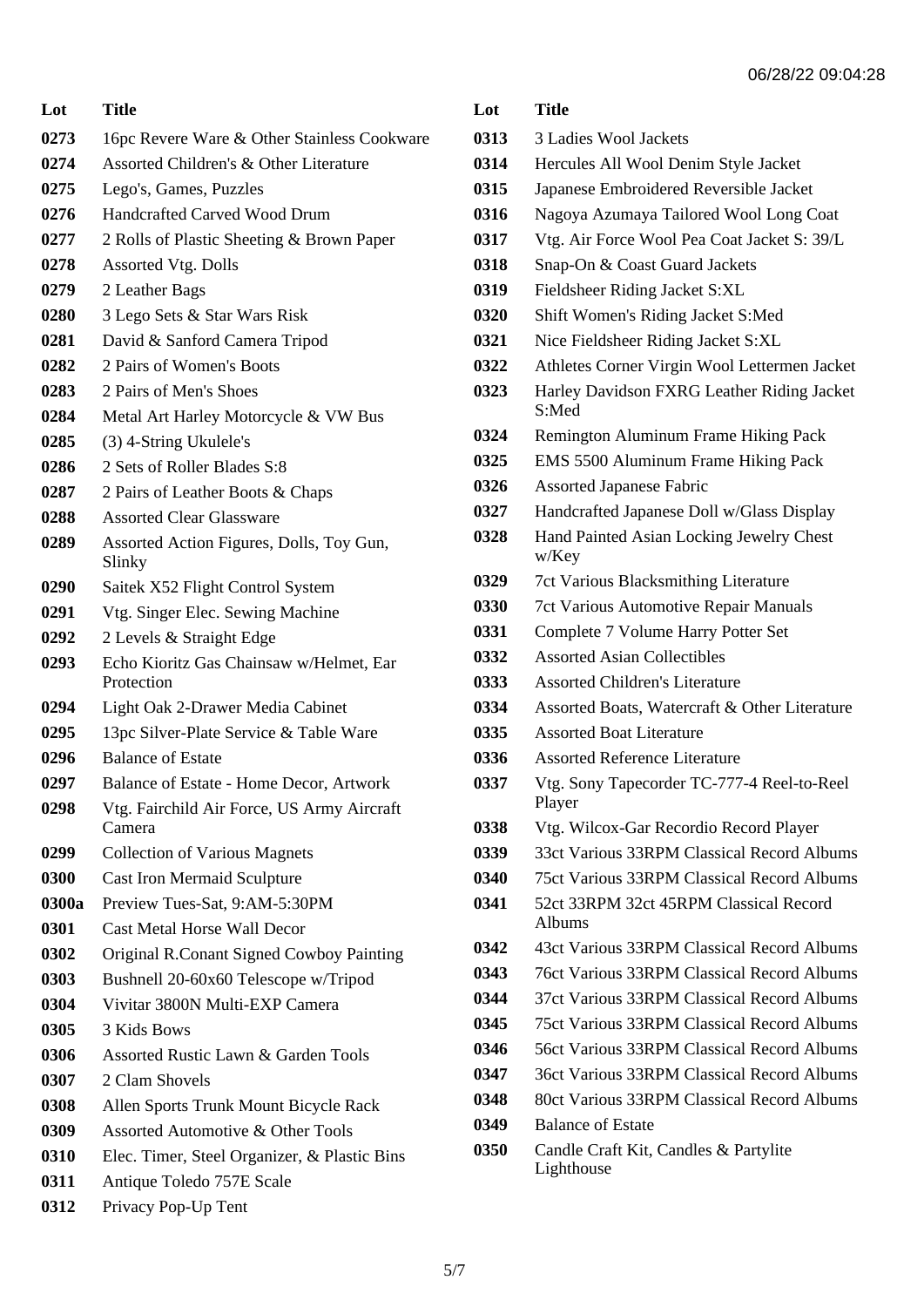| Lot   | <b>Title</b>                                                  |
|-------|---------------------------------------------------------------|
| 0350a | Open: Tues. - Sat. 9:AM - 5:30PM. Closed Sun<br>$&$ Mon       |
| 0351  | 3 Plastic & Woodcraft Tug Boat Kits                           |
| 0352  | US Military Star Finder, Duffel & Mess Kit                    |
| 0353  | 2 Kelty Aluminum Frame Hiking Packs                           |
| 0354  | Various Etchings, Artwork & Tin Sign                          |
| 0355  | 25" x 16" Etched Mirror                                       |
| 0356  | Vtg. Silver Tone Framed Mirror                                |
| 0357  | 2 Vtg. Original Oil Paintings                                 |
| 0358  | Vtg. Wolf & Western Print Artwork                             |
| 0359  | 3pc Asian Silk & Original Artwork                             |
| 0360  | 3 Evans & 1 Gretsch Drums                                     |
| 0361  | <b>Assorted Nautical &amp; Marine Birds</b><br>Artwork/Photos |
| 0362  | 3pc Vintage Original Paintings                                |
| 0363  | 3pc Original & Print Artwork                                  |
| 0364  | Fuji VALite Tubing 12-Speed Bicycle                           |
| 0365  | 2 Fiberglass Bows                                             |
| 0366  | Nice Nike Tour Accuracy Golf Club Bag                         |
| 0367  | Weed Eater Barracuda Elec. Blower/Vac                         |
| 0368  | Royal Commercial Quality Vacuum                               |
| 0369  | 5 Callaway & 5 Powerbilt Golf Clubs                           |
| 0370  | Assorted Ping Eye & Taylor Made Burner Golf<br>Clubs          |
| 0371  | Assorted 11x14" & 16x20" Photo Paper &<br>Matting             |
| 0372  | Rubbermaid 3-Step Ladder/Stool                                |
| 0373  | <b>Collection of Soft Balls</b>                               |
| 0374  | <b>Collection of Soft Balls</b>                               |
| 0375  | 9 Pairs Asian Wood Sandals & Fans                             |
| 0376  | Heavy Duty Mini Lock FR-850 Sewing<br>Machine                 |
| 0377  | 2 Handcrafted Skirts                                          |
| 0378  | Arial Photographs of Columbia River, OR, WA                   |
| 0379  | Military Helmet, 1855 Christian Doctrine,<br><b>Photos</b>    |
| 0380  | Antique Graflex A.B. Super D Camera w/Case                    |
| 0381  | Rainier Ale Gold Foil Glass Wall Decor                        |
| 0382  | 2 Youth Barnett Banshee Compound Bows                         |
| 0383  | Interlocking 110" L Wood Paddles                              |
| 0384  | Fly & Spinning Rod & Reels                                    |
| 0385  | Women's Pink Camo Neoprene Chest Waders<br>S:10               |
| 0386  | <b>Assorted Tools</b>                                         |

| <b>Title</b> |
|--------------|
|              |

- Marlboro Fly Fishing Rod & 30" Rolling Duffel Bag
- Tools, Toolboxes, Gas Can, Ext. Cords, Plumbing
- Grafix Steel Photography Developing Bath
- Armi Jager Italy 50 Cal. Black Powder Rifle